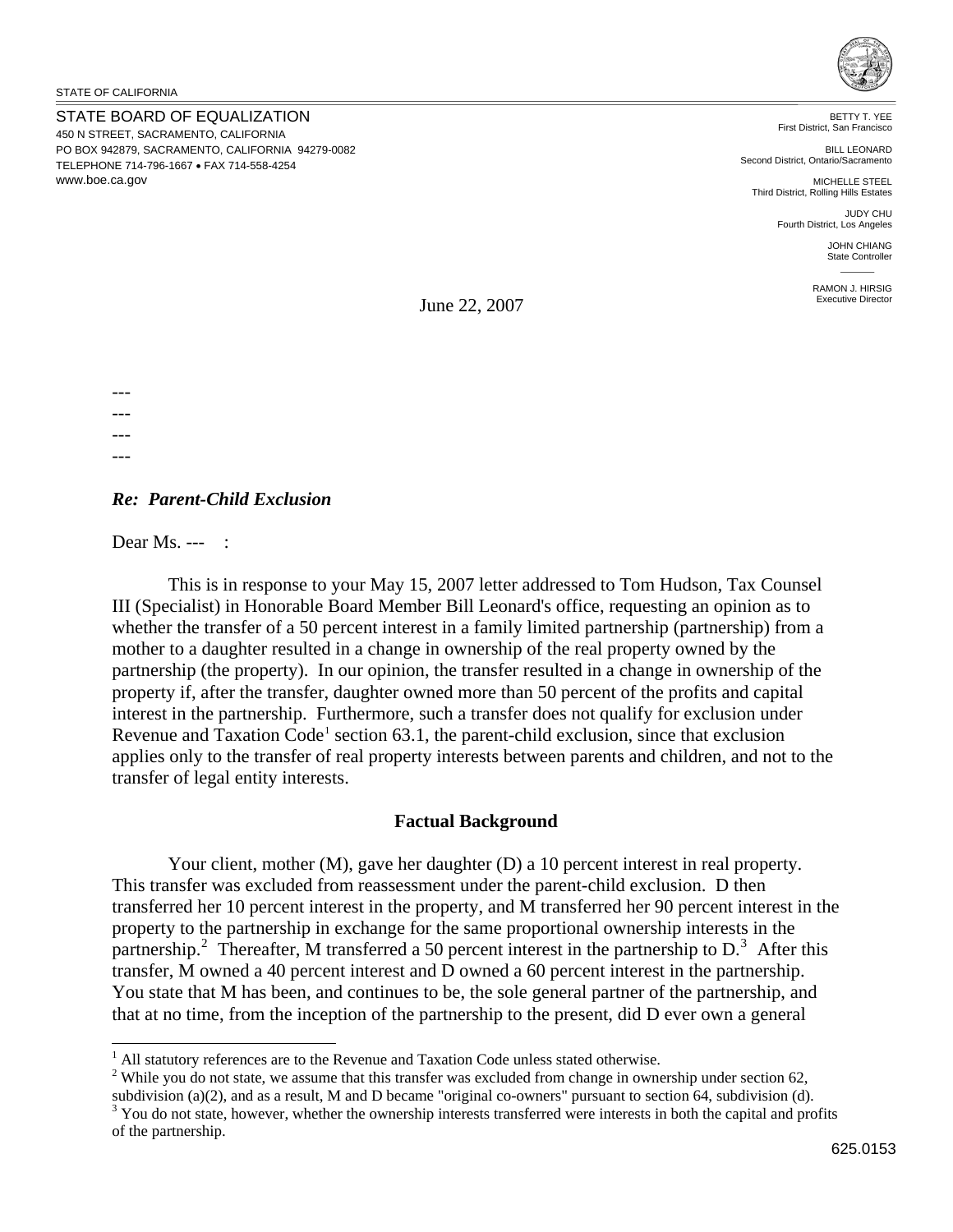partnership interest.

You state that the ---County Assessor (assessor) reassessed the property owned by the partnership, asserting that the partnership underwent a change in control pursuant to section 64, subdivision (c)(1) and Property Tax Rule 462.180, subdivision (d)(1)(B). The assessor further asserted that M's transfer of a 50 percent interest in the partnership is not excludable under the parent-child exclusion. In your opinion, the assessor erred in finding that a change in ownership occurred. For the reasons explained below, we agree with the assessor.

## **Legal Analysis**

Section 60 defines a change in ownership as: (1) a transfer of a present interest in real property, (2) including the beneficial use thereof, (3) the value of which is substantially equal to the value of the fee interest. Section 64, subdivision (a), generally provides that a transfer of ownership interests in a legal entity, such as a limited partnership, does not constitute a transfer of the real property held by the entity. Section 64, subdivision  $(c)(1)$  provides, however, that:

When a corporation, partnership, limited liability company, other legal entity, or any other person obtains control through direct or indirect ownership or control of more than 50 percent of the voting stock of any corporation, *or obtains a majority ownership interest in any partnership, limited liability company, or other legal entity* through the purchase or transfer of corporate stock, partnership, or limited liability company interest, or ownership interests in other legal entities . . . the purchase or transfer of that stock or other interest shall be a change of ownership of the real property owned by the corporation, partnership, limited liability company, or other legal entity in which the controlling interest is obtained. (Emphasis added.)

"Control" is further defined and applied to partnerships specifically in Rule 462.180, subdivision  $(d)(1)(B)$ , which states that a change in ownership occurs when a partnership, limited liability company or other legal entity:

obtains through multi-tiering, reorganization, or any transfer direct or indirect ownership of *more than 50 percent of the total interest in partnership or LLC capital and more than 50 percent of the total interest in partnership or LLC profits*. . . . (Emphasis added.)

Thus, under Property Tax Rule  $462.180$ , subdivision (d)(1)(B), a change in control of a partnership occurs when a person or legal entity has obtained more than a 50 percent interest in partnership capital and partnership profits.

In your case, initially, M transferred a 10 percent interest in property to D. This transfer was followed by the formation of the partnership and the transfer of M and D's interests in the property to the partnership in exchange for the same proportional ownership interest in the partnership. Based on these facts, it appears that both of these transfers were properly excluded from change in ownership. (See Rev. & Tax. Code,  $\S\S 63.1$  and 62, subd. (a)(2).)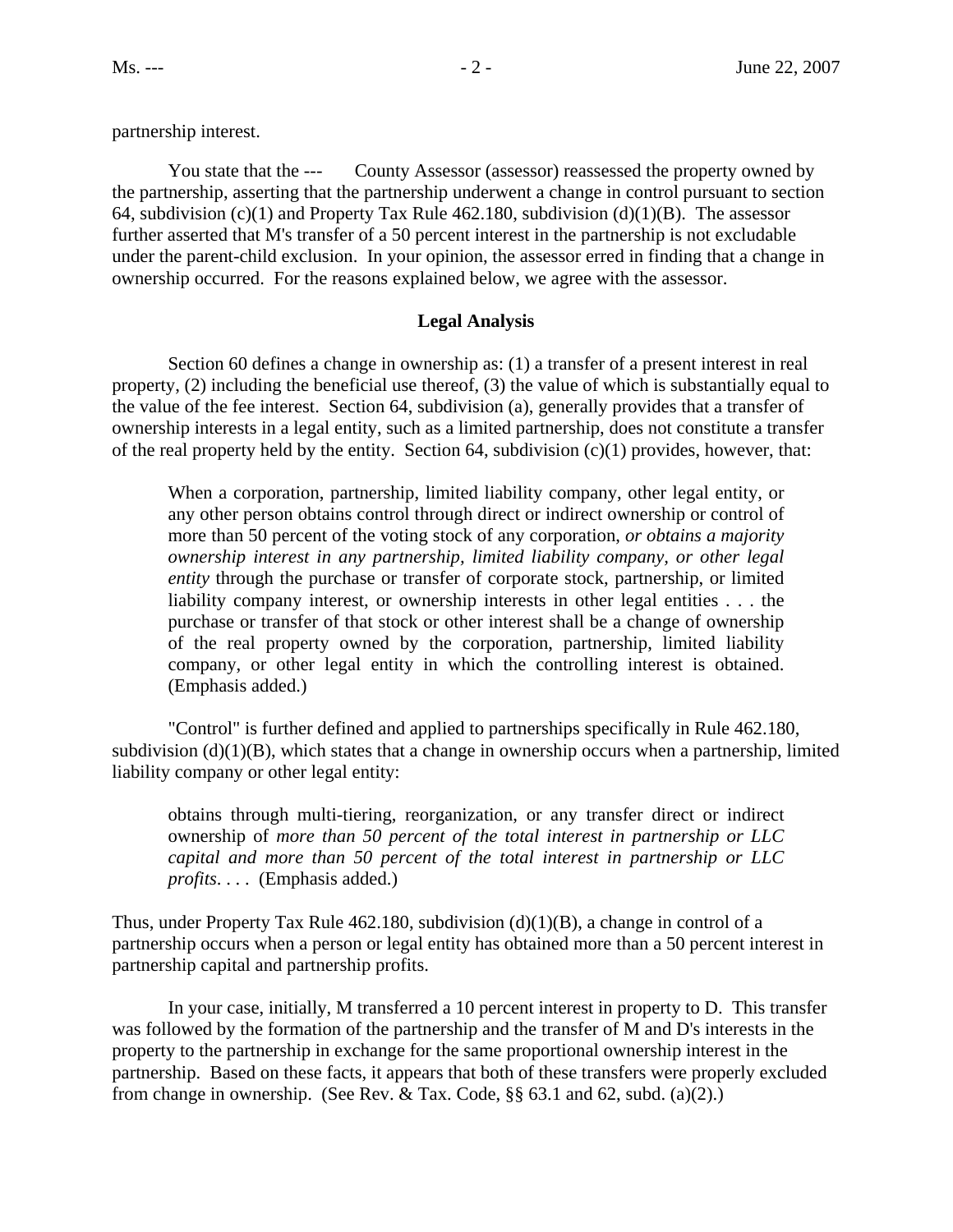However, these transfers were followed by the transfer of 50 percent of M's partnership interest to D, resulting in D owning 60 percent and M owning 40 percent of partnership. Because D owned 60 percent of partnership after the transfer, this transfer caused a change in control of the partnership within the meaning of section 64, subdivision  $(c)(1)$ , and a change in ownership of all the real property held by the partnership resulted if D's 60 percent interest in partnership was a 60 percent interest in both the profits and capital of the partnership.

You contend that no change in ownership of the property should result because the beneficial use of the property was not transferred, only limited partnership interests that carried with it no management rights. You also state that no change in control occurred within the meaning of section 64, subdivision (c)(1) since "[o]wnership of a majority of the percentage interests of a limited partnership does not automatically convey control of the partnership as it does when someone acquires a majority of the voting stock of a corporation," and that your "concern with Section 64(c) is its underlying premise that in a limited partnership, control is based on the ownership percentage."

With respect to partnerships, section 64, subdivision  $(c)(1)$  states that a change in control occurs when a majority ownership interest in the partnership is obtained by an individual or other legal entity. As set forth above, a transfer of a majority ownership interest, and thus control, occurs when an individual or legal entity obtains more than 50 percent of the profit and capital interests in the partnership. (Rule 462.180, subd. (d)(1)(B); see also Annotation 220.0387.) The test for whether a change in control of a limited partnership occurred, therefore, is not the degree of management control transferred, but rather the amount of profits and capital interests transferred. (See Annotation 220.0391.) Thus, in applying section 64, subdivision  $(c)(1)$ , it is not necessary to determine whether general partner or limited partner interests have transferred, but rather, whether an individual or legal entity has obtained more than 50 percent of the profits and capital interests in a partnership. (See Annotations 220.0383.)

You have not stated whether the 50 percent partnership transferred by M to D carried with it rights to the partnership profits and capital. If it did (and D already owned 10 percent of the partnership capital and profits) there was a change in control of the partnership within the meaning of section 64, subdivision (c)(1) and Rule 462.180, subdivision (d)(1)(B) and a change in ownership of all the real property owned by the partnership occurred.

property as defined in section 104. Real property does not include any interest in a legal entity." Finally, the transfer of the partnership interests from M to D does not qualify for the parent-child exclusion. Section 63.1 excludes certain transfers of *real property* between parents and their children. Section 63.1, subdivision (c)(3) states that "real property" means "real (Emphasis added.) This could not be more clear. Because M transferred interests in a limited partnership to D, the transfer can not be excluded under section 63.1. (See Annotation 625.0180.)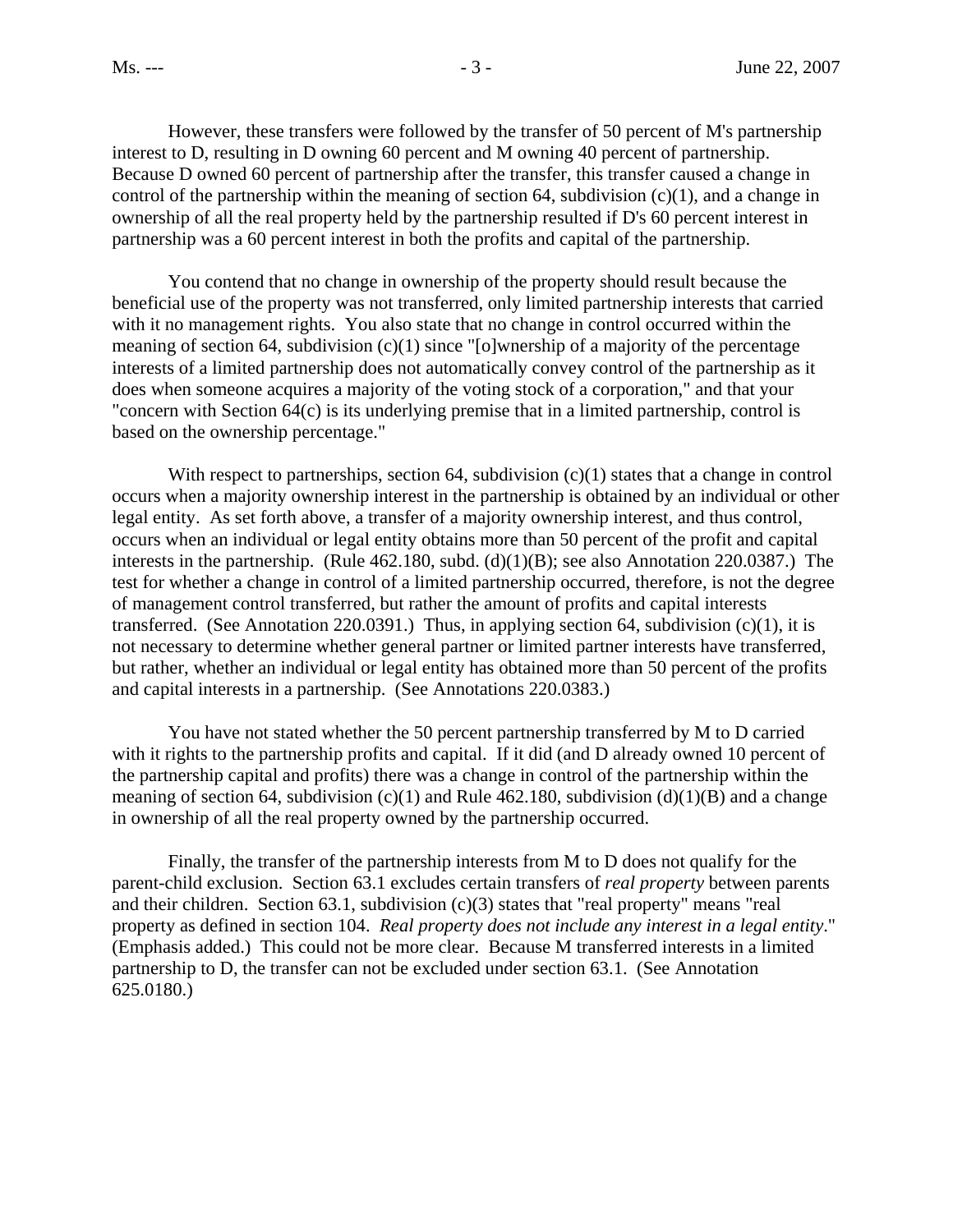You state in your letter, that:

The purported transfer of the Property would have the exact same result whether it occurred inside or outside the Partnership; however, had it happened outside the Partnership, the parent-child exclusion would have operated to avoid reassessment. To deny the parent-child exclusion in this matter, but allow it in the example in Section 2 of AB 47 as quoted above is inconsistent and is clearly not what the voters or the Legislature intended.

The language to which you refer, which is contained in an uncodified note to section 63.1 (note), states in relevant part that:

. . . it is the intent of the Legislature that the provisions of Section 63.1 of the Revenue and Taxation Code shall be liberally construed in order to carry out the intent of Proposition 58 on the November 4, 1986, general election ballot to exclude from change in ownership purchases or transfers between parents and their children described therein. *Specifically*, transfers of real property from a . . . legal entity to an eligible transferor or transferors, where the latter are the sole beneficial owners or owners of the property, shall be fully recognized and shall not be ignored or given less than full recognition *under a substance-over-form or step transaction doctrine*, where the sole purpose of the transfer is to permit an immediate retransfer from an eligible transferor or transferors to an eligible transferee or transferees which qualifies for the exclusion from change in ownership provided by Section 63.1. Further, transfers of real property between eligible transferors and eligible transferees shall also be fully recognized when the transfers are immediately followed by a transfer from the eligible transferee or eligible transferees to a corporation, partnership, trust, or other legal entity where the transferee or transferees are the sole owner or owners of the entity or are the sole beneficial owners or owners of the property, if the transfer between eligible transferors and eligible transferees satisfies the requirements of Section 63.1. (Emphasis added.)

Thus, this note can not reasonably be read to allow the transfer of an interest in a legal entity to qualify for the parent-child exclusion. Such a reading would violate the plain meaning of section 63.1, subdivision  $(c)(3)$ . Instead, the note prevents the step transaction doctrine from being applied to collapse a specific series of steps, involving transfers between parents, their children, and legal entities owned by the parents and children, *when each step taken individually would qualify for an exclusion*. (See Annotations 625.0190 through 625.0196.) This ensures that the legislative intent to liberally construe the parent-child exclusion is met while, at the same time, ensuring that the exclusion is not expanded beyond what is statutorily allowed.

Finally, while it may be true, as you point out, that had the property been transferred outside of the partnership, it would have qualified for the parent-child exclusion, the fact remains that the property was not transferred outside of the partnership. This same argument was essentially made by the taxpayer in *Penner v. County of Santa Barbara* (1995) 37 Cal.App.4th 1672, 1679 (*Penner*) to which the court responded, the taxpayer ". . . must accept the tax consequences of [her] choice whether contemplated or not, [citations] and may not enjoy the